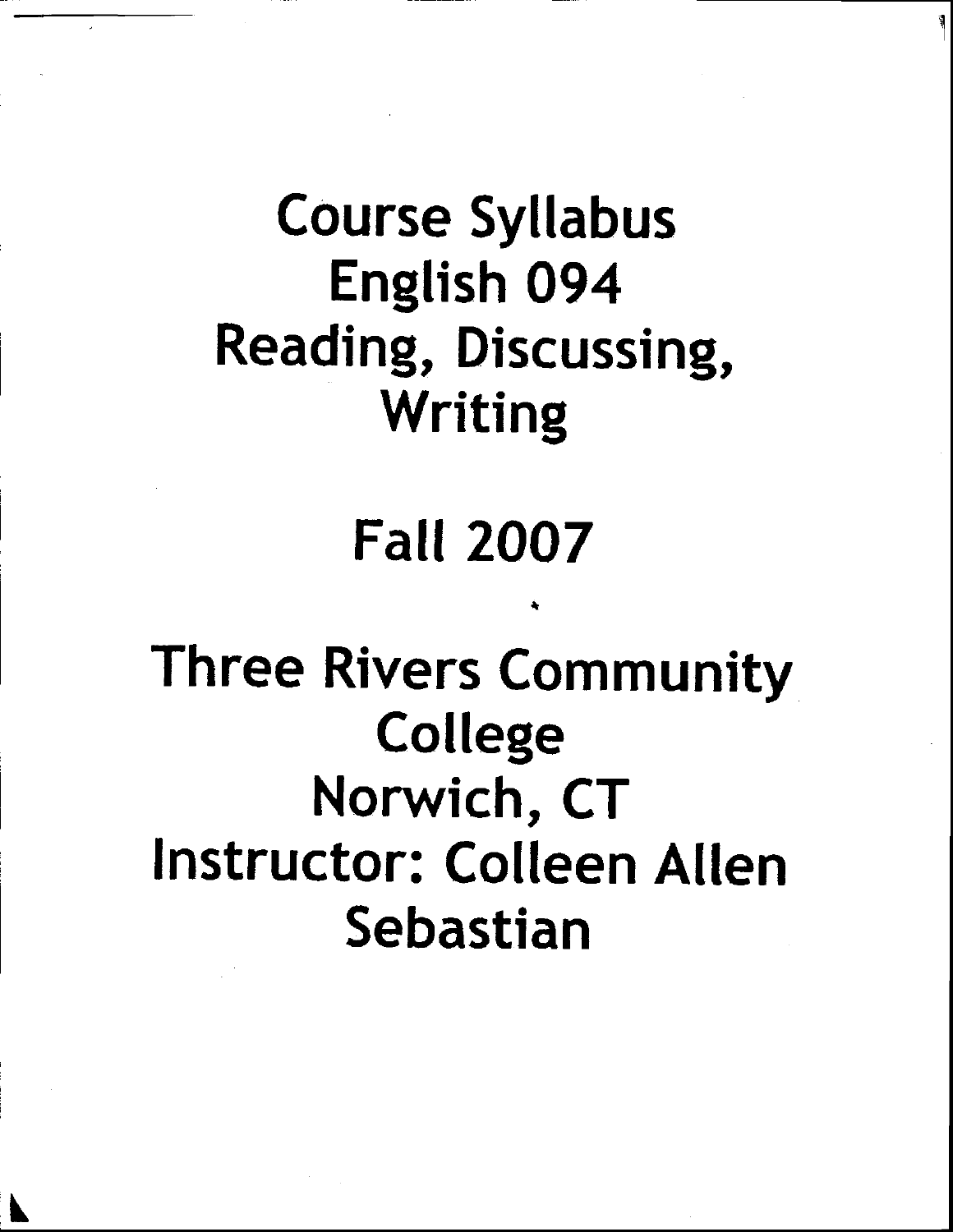#### **Required Texts:**

A Community of Readers: A Thematic Approach to Reading 4th Ed, Alexander and Lombardi

A College Dictionary

A Thesaurus

A Writer's Reference, Hacker

#### **Course Description:**

This is a fundamental course in understanding the ideas of others as well as expressing one's own. This course provides instruction in reading, discussion, and writing skills, which develop thinking skills. Through participating in the three processes, students will come to understand how one supports the other, and how clear and directed thinking depends upon them.

This course is preparation for ENG K 100, ENG K 101 and other courses which require critical thinking and the communication of ideas. Emphasis is placed on strategies for improved reading and writing, comprehension skills, vocabulary, paragraph and essay development, grammar, and summarizing. This course does not count towards the minimum requirements for graduation.

#### **Learning Outcomes:**

Upon successful completion of English 094, students should be able to:

- Synthesize the processes of reading, discussing, and writing to articulate their ideas clearly
- · Demonstrate proficiency in literal reading comprehension skills and a growing ability to use inferential skills
- · Employ an increased reading and speaking vocabulary
- · Write responses effectively both in paragraph and short essay format and based on ideas garnered from reading and discussing
- · Employ strategies for effective editing
- Summarize readings typically assigned in college level classes
- Participate actively and effectively in group discussions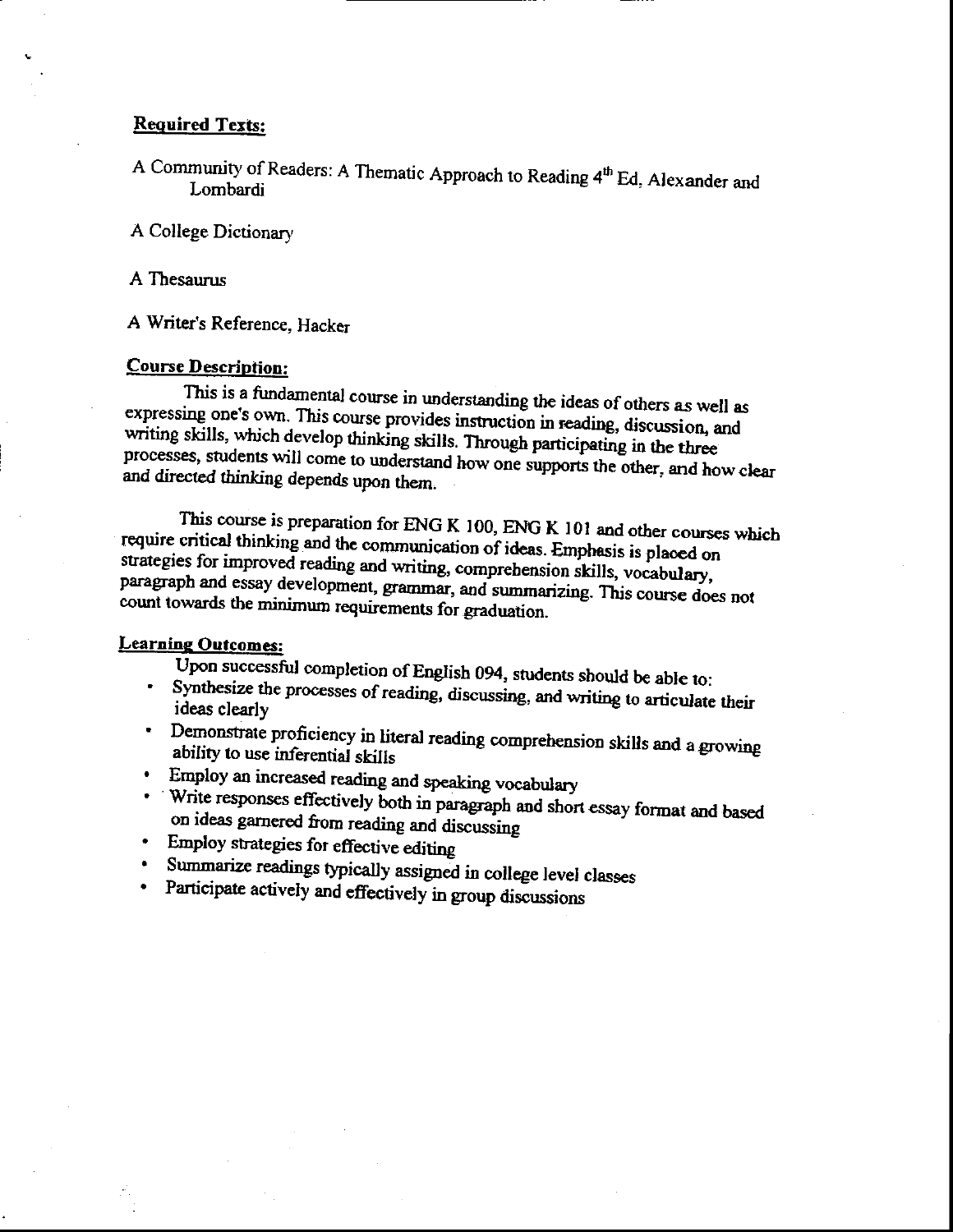#### Grading:

The final grade will be a letter grade, A-F.

Students must earn a "C" or better or to pass this course.

Grade is based on: Reading all assigned work and coming to class prepared. Quizzes and Reading Responses Learning new vocabulary and using it in appropriate context Demonstrated ability to summarize material **Mastery Tests** Mid term exam Final exam Late work will receive a grade penalty.

### Attendance:

Students are expected to attend all classes.

Classes begin promptly; don't be late or leave early.

It is the student's responsibility to find out and complete the assignments for any missed class.

Quizzes and tests cannot be made up without prior arrangement with the instructor. Work is due on the dates stated in the course outline.

#### Plagiarism:

Plagiarism is the unacknowledged use of another person's words or ideas in your writing. If you use any ideas, thoughts, writing, quotes, or even paraphrase some other writer's thinking, you must acknowledge that person.

Whether conscious or unconscious, plagiarism is a serious academic offense. Consequences for plagiarism can range from failing an assignment to failing the course.

#### Disabilities:

To receive special accommodations in class, a student must make an appointment with the Learning Disability Specialist, Mr. Chris Scarborough (office in Mohegan library) or Judy Hilburger (office in the Registrar's office). See the instructor regarding this or any special medical need.

Tutoring Center - Tutoring for Academic Success Center (TASC) all 892-5745, director, Marie Peloquin

Writing Center - Jon Brammer, 892-5773 or 892-5769 or e-mail TRWritingcenter@trcc.conimnet.edu

#### **Weather Cancellations:**

Call 886-0177 or go online to www.trcc.commnet.edulnformation also available on TV Channels 3 and 8

Radio Stations: WCTY, Q105, WIFH, WNLC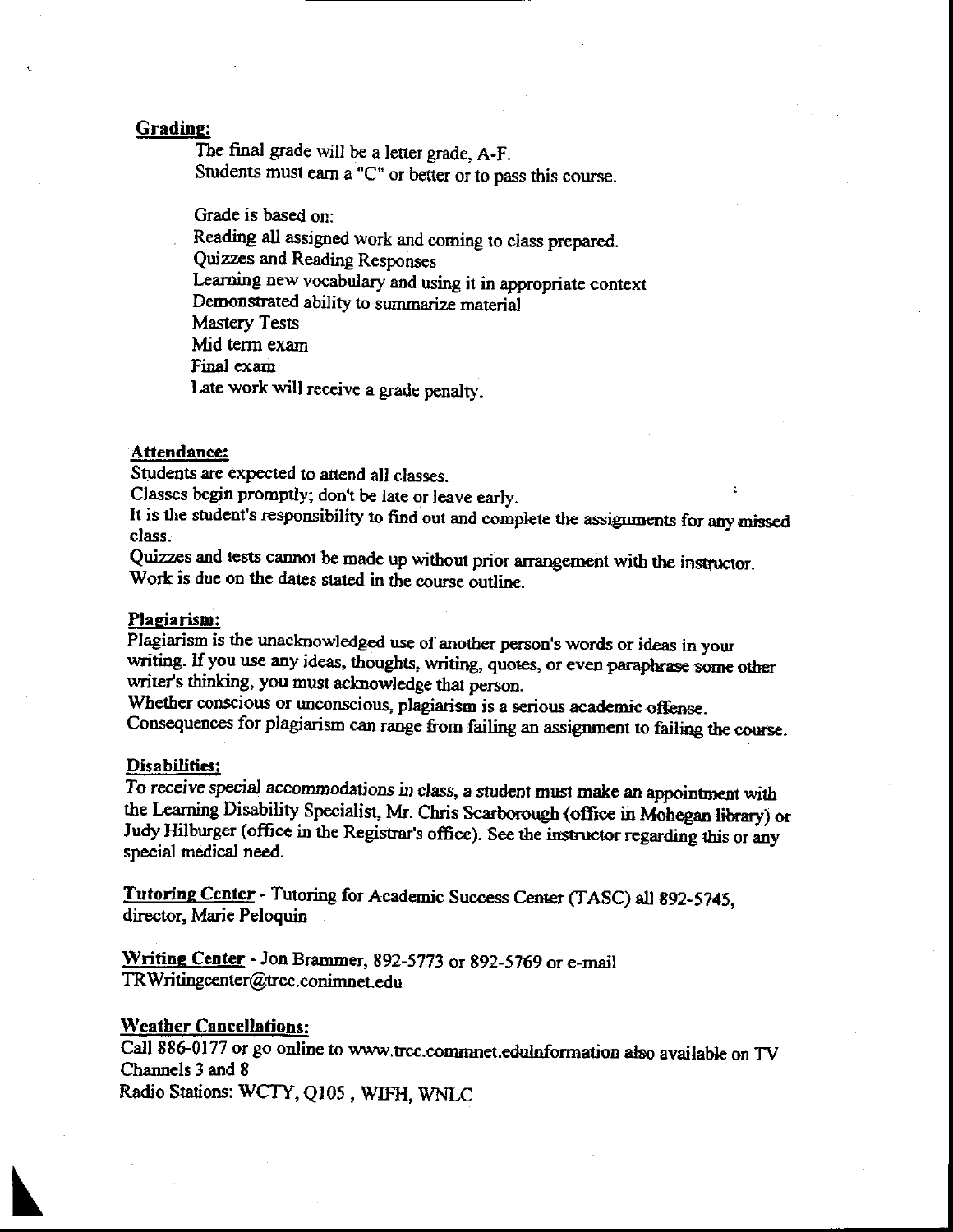#### College Withdrawal Policy:

A student who finds it necessary to discontinue once a course has begun must provide notice to the Registrar. Withdrawal forms are available at the Registrar's office on both canpuses and at the office at the Sub-base.

An instructor's signature is required after the deadline for early withdrawal has passed. No withdrawals are permitted after the last class preceding the final exam.

Students who do not obtain an official withdrawal, but simply stop attending classes, run the risk of receiving an "NC" grade for the course.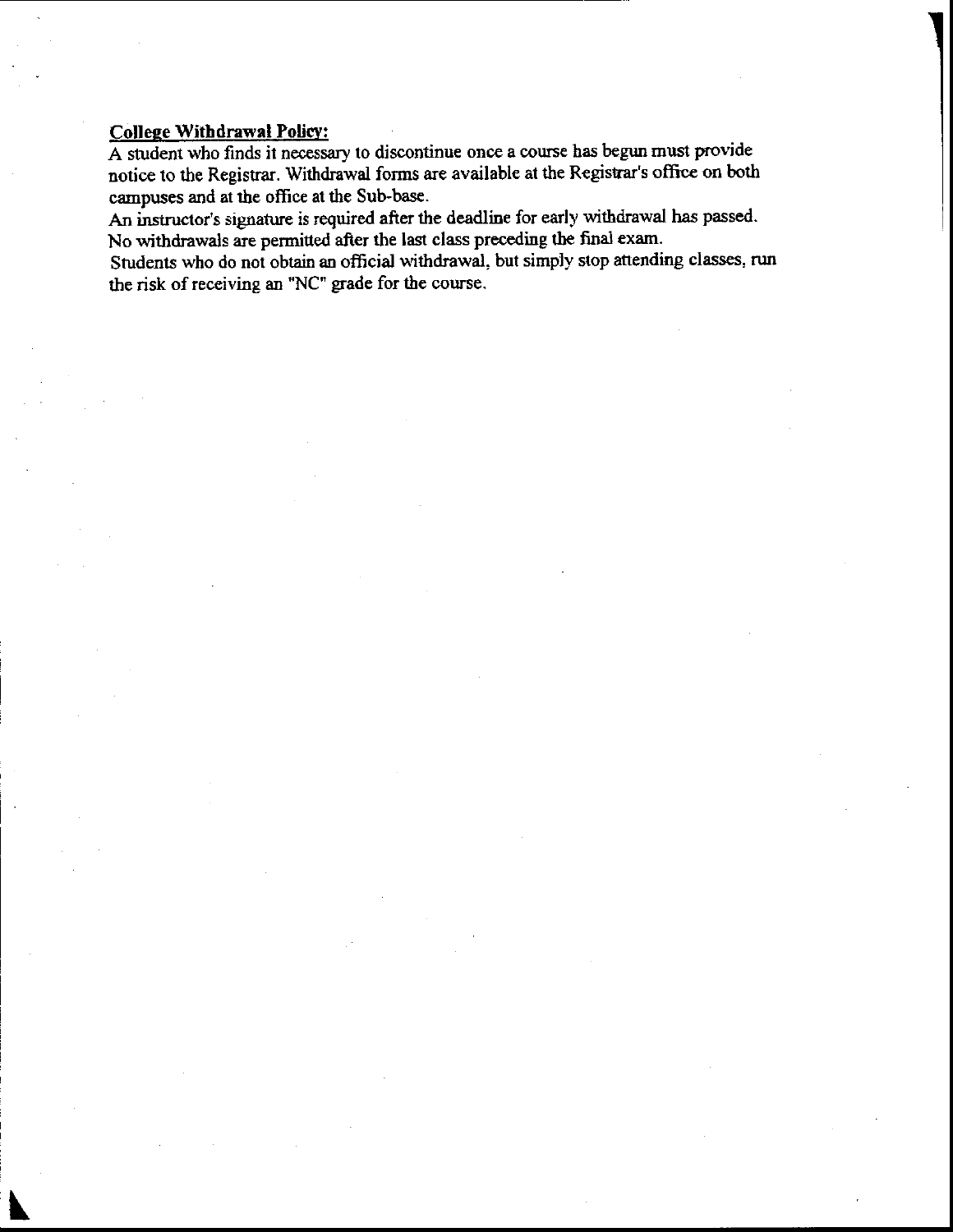#### **Course Outline**

#### (Subject to Change)

Introduction and syllabus review. In class writing. A Community of Readers, Introduction Welcome to A Community of Readers, Why Is Reading So Important? pp. xxxiii - xxxv. Chapter 1, The Reading Process: Joining a Community of Readers pp. 3-14.

Large Group Discussion. Reading Quiz# 1

Reading Response #1.

A Community of Readers, Chapter 1

A Community of Readers,

Week 2

Week 1

Week 3

The Reading Process, Mastery tests 1A and 1B, pp.15 - 34. In Class Writing / Discussion. The Reading Process Test. A Community of Readers, Chapter 2 Working with Words: Computer Technology and

Chapter 1, The Reading Process, pp. 15 - 34.

Small Group Work / Discussion.

Beyond, pp. 51 -68. Small Group Work / Discussion. Reading Quiz #2.

A Community of Readers, Chapter 2 Working with Words, pp. 68 - 91. Small Group Work / Discussion. Reading Response #2.

A Community of Readers, Chapter 2 Working with Words, pp. 92-108 Includes Chapter Review and Mastery test 1A and 2B. Large Group Discussion. Working with Words Test.

Week 4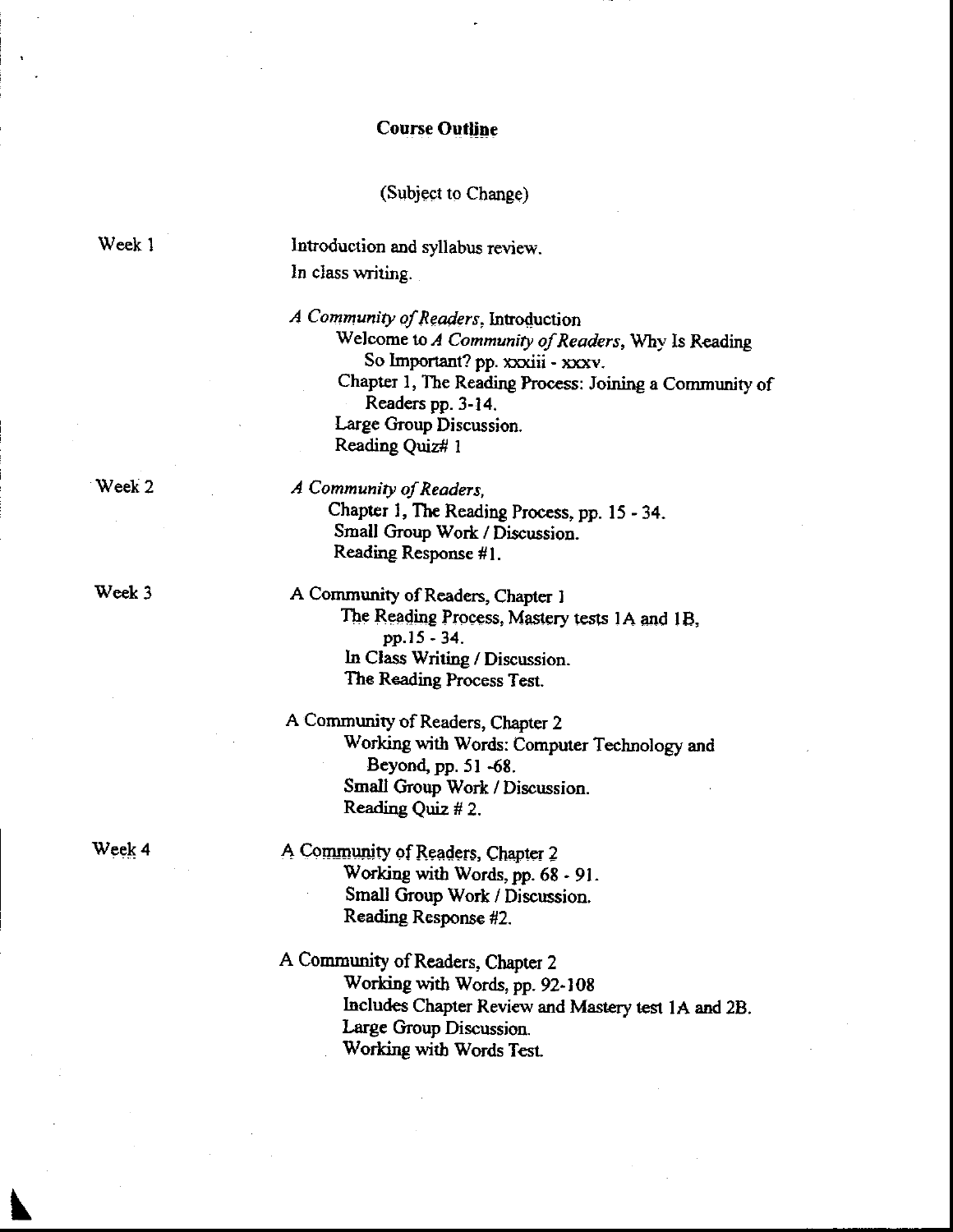A Community of Readers. Chapter 3

Topics and Main Ideas: Our Food, Our Culture, pp.109  $-120.$ 

In class Writing / Discussiou. Reading Response #3.

A Community of Readers, Chapter 3 Topics and Main ldeas, pp.l20 -146. Small Group Work / Discussion. Reading Quiz # 3.

A Community of Readers, Chapter 3 Topics and Main Ideas, pp. 146 -170. Includes Chapter review and Mastery Test 3.A and 38. Large Group Discussion. Topics and Main ldeas Test.

A Community of Readers, Chapter 4 Support for Main Ideas: Staying Well, pp. 171 - 189. Small Group Work / Discussion. Reading Quiz #4.

A Community of Readers, Chapter 4 Support for Main ldeas, pp.l89 - 207. In class Writing / Discussion. Reading Response #4.

A Community of Readers, Chapter 4 Support for Main Ideas, pp. 207 - 227. Includes Chapter review and Mastery test 4A and 4B. Small Group Work / Discussion. Support for Main Ideas Test /Midterm Exam.

Week 6

Week 7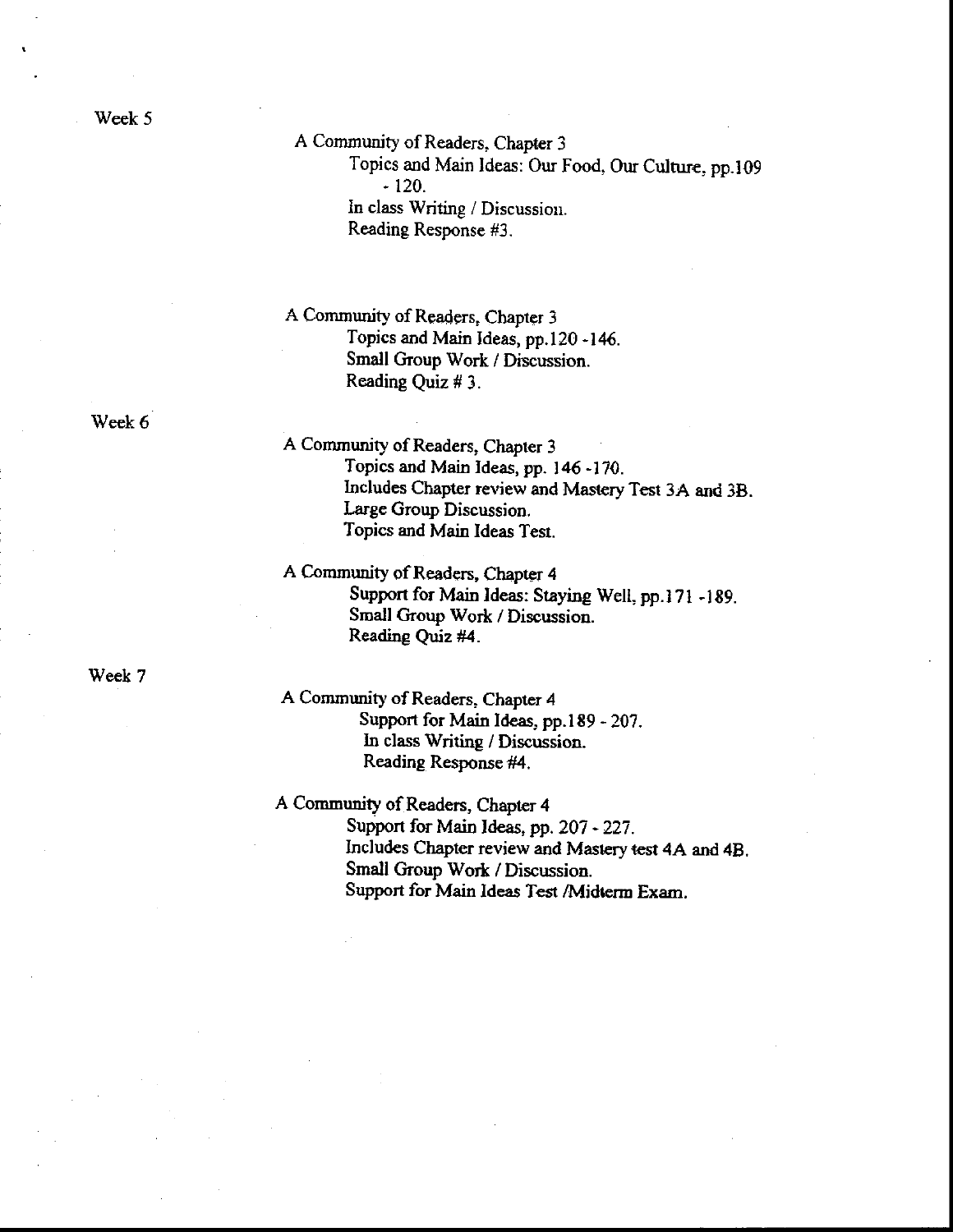Week 8

A Community of Readers, Chapter 5 Patterns of Organization: Where We Live, pp. 229 -252. Reading Quiz # 5.

A Community of Readers, Chapter 5 Patterns of Organization: Where We Live, pp. 253-264. Reading Quiz # 6.

Week 9

A Community of Readers, Chapter 5 Patterns of Organization, pp. 265 - 273. Reading Response # 5.

A Community of Readers, Chapter 5 Patterns of Organization, pp. 273 - 285. Includes Chapter review and Mastery test 5A and 5B. Small Group Work / Discussion. Patterns of Organization Test.

Week 10

A Community of Readers, Chapter 6 Inferences and Reading Literature: Dealing with Gender, pp. 287 - 299. Large Group Discussion. Reading Quiz # 7.

A Community of Readers, Chapter 6 Inferences and Reading Literature, pp. 300 - 311. In class Writing / Discussion. Reading Quiz #8.

Week 11

A Community of Readers, Chapter 6 Inferences and Reading Literature, pp. 311 - 332. Small Group Work / Discussion. Reading Response # 6.

A Community of Readers, Chapter 6 Inferences and Reading Literature, pp. 333 - 349. Large Group Discussion. Inferences and Reading Literature Test.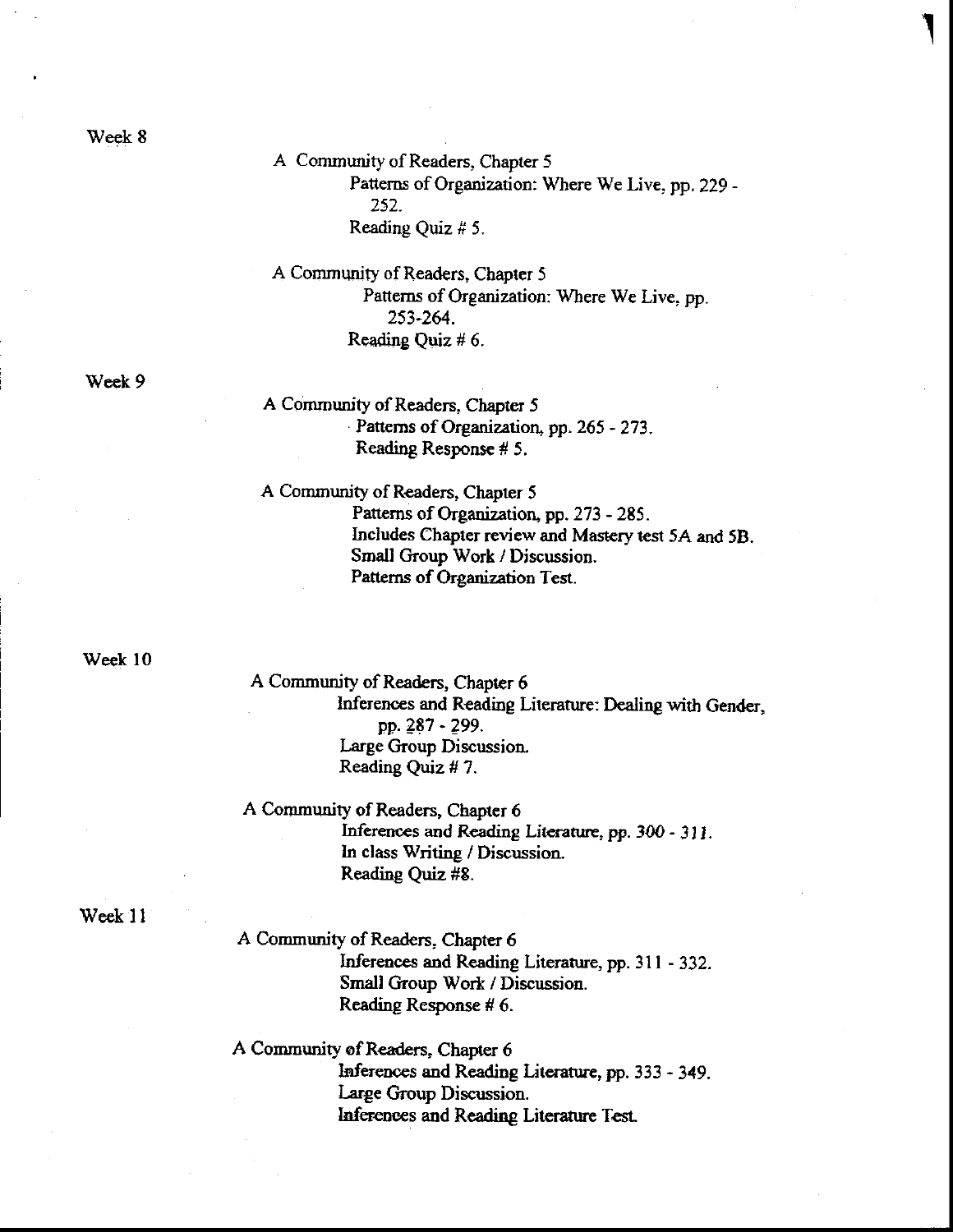Week 12

A Community of Readers. Chapter 7 Facts and Opinions: Living in a Diverse Society, pp. 351-371 . in class Writing / Discussion. Reading Response # ?-

A Community of Readers, Chapter ? Facts and Opinions, pp. 371 - 387. Reading Quiz #9.

Week 13

A Community of Readers, Chapter 7 Facts and Opinions, pp. 387 - 404. In class Writing / Discussion. Facts and Opinions Test.

Week 14

A Community of Readers, Chaprer 8 Critical Thinking: Science, Society, and Disease, pp. 405 - 422. Small Group Work / Discussion. Reading Response # 8.

A Community of Readers, Chapter 8 Criticat Thinking, pp. 422 - 437 . Large Group Discussion. Reading Quiz # 7.

Week 15

A Community of Readers, Chaprer 8 Critical Thinking, pp. 437 - 458. Critical Thinking Tes.

Review for Final Exam. Large Group Discussion.

#### Week 16

Final Exam.